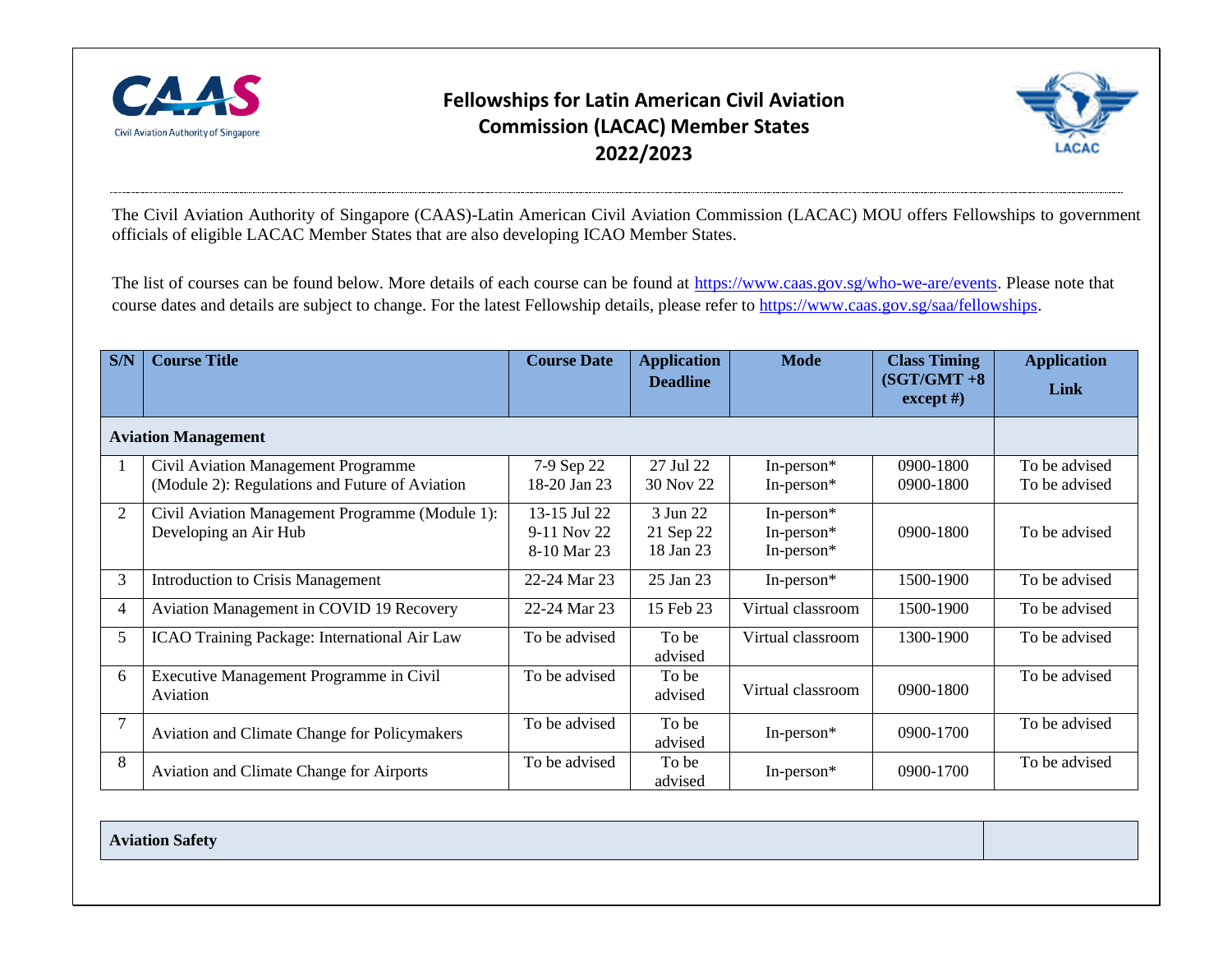| $\mathbf Q$ | ICAO Training Package: Oversight of Competency-<br>based Training                                    | 13-17 Jun 22               | 25 Apr 22              | In-person*                             | 0900-1700                                | Click here                      |
|-------------|------------------------------------------------------------------------------------------------------|----------------------------|------------------------|----------------------------------------|------------------------------------------|---------------------------------|
| 10          | ICAO Training Package: Personnel Licensing<br>System                                                 | $20 - 24$ Jun 22           | 5 Jun 22               | Virtual classroom                      | 1300-1800                                | Click here                      |
| 11          | <b>Aviation Security Training Centre - Risk</b><br>Management Workshop                               | 1-4 Aug 22                 | 13 Jun 22              | In-person*                             | 0900-1700                                | To be advised                   |
| 12          | ICAO Annex 14 Requirements and Applications                                                          | 15-19 Aug 22               | 27 Jun 22              | In-person*                             | 0900-1700                                | Click here                      |
| 13          | Crisis Management Workshop                                                                           | 5-9 Sep 22                 | 18 Jul 22              | In-person                              | 0900-1700                                | To be advised                   |
| 14          | Principles and Philosophy of Aviation Rule-making                                                    | 23-24 Nov 22               | 5 Oct 22               | In-person*                             | 0900-1700                                | To be advised                   |
| 15          | ICAO Training Package: ICAO Government Safety<br><b>Inspector Operations Air Cargo Certification</b> | 9-13 Jan 23                | 5 Dec 22               | Virtual classroom                      | 1300-1730                                | To be advised                   |
| 16          | Establishing and Operating an Independent Aircraft<br>Accident and Incident Investigation Authority  | 9-13 Jan 23                | 21 Nov 22              | In-person $*$                          | 0900-1700                                | Click here                      |
| 17          | <b>ICAO Training Package: Training Managers</b>                                                      | 6-10 Feb 23                | 2 Jan 23               | Virtual classroom                      | 1300-1800                                | To be advised                   |
| 18          | <b>Aircraft Accident Investigation Techniques</b>                                                    | 13-17 Feb 23               | 9 Jan 23               | Virtual classroom                      | 1300-1830                                | To be advised                   |
| 19          | ICAO Training Package: CORSIA Verification                                                           | 27-30 Mar 23               | 20 Feb 23              | Virtual classroom                      | 0800-1400                                | To be advised                   |
|             | <b>Aviation Security</b>                                                                             |                            |                        |                                        |                                          |                                 |
| 20          | Introduction to Security Management Systems and<br><b>Security Culture</b>                           | 26-28 Jul 22<br>1-3 Nov 22 | 21 Jun 22<br>27 Sep 22 | Virtual classroom<br>Virtual classroom | 1300-1800<br>1300-1800<br>$(UTC-5)^{\#}$ | <b>Click here</b><br>Click here |
| 21          | <b>Airport Security Supervisors</b>                                                                  | 17-26 Oct 22               | 29 Aug 22              | In-person                              | 0900-1700                                | To be advised                   |
| 22          | <b>Aviation Security National Inspectors</b>                                                         | 14-22 Nov 22               | 26 Sep 22              | In-person                              | 0900-1800                                | To be advised                   |
|             | <b>Air Traffic Services</b>                                                                          |                            |                        |                                        |                                          |                                 |
| 23          | Air Traffic Control Watch Managers                                                                   | 19-23 Sep 22               | 1 Aug 22               | In-person $*$                          | $0900 - 1700$                            | <b>Click</b> here               |
| 24          | Air Traffic Management Safety Investigation and<br>Analysis                                          | 31 Oct-4 Nov<br>22         | 12 Sep 22              | In-person                              | 0900 - 1700                              | Click here                      |
| 25          | Procedures and Design Process for PBN Airspace                                                       | 14-25 Nov 22               | 26 Sep 22              | In-person                              | 0900-1700                                | To be advised                   |
| 26          | Introduction to Human Factors in Air Traffic<br><b>Services</b>                                      | 16-18 Jan 23               | 28 Nov 22              | In-person                              | 0900-1700                                | To be advised                   |